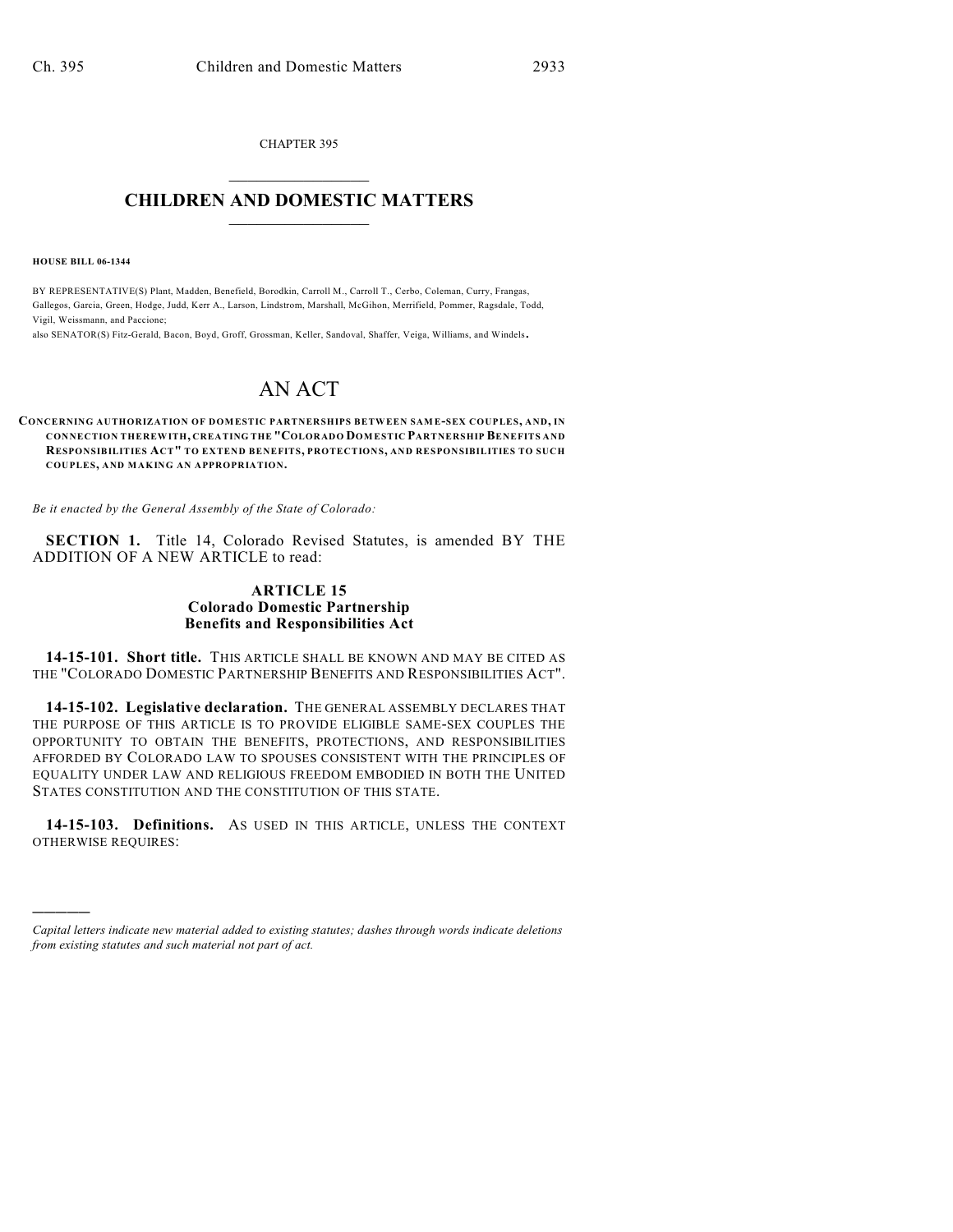(1) "DEPARTMENT" MEANS THE DEPARTMENT OF PUBLIC HEALTH AND ENVIRONMENT.

(2) "DOMESTIC PARTNER" MEANS A PERSON WHO HAS ESTABLISHED A DOMESTIC PARTNERSHIP PURSUANT TO THIS ARTICLE.

(3) "DOMESTIC PARTNERSHIP" MEANS TWO ELIGIBLE PERSONS WHO HAVE ESTABLISHED A RELATIONSHIP PURSUANT TO THIS ARTICLE AND WHO SHALL RECEIVE THE BENEFITS AND PROTECTIONS AND BE SUBJECT TO THE RESPONSIBILITIES OF SPOUSES.

(4) "DOMESTIC PARTNERSHIP CERTIFICATE" MEANS A DOCUMENT THAT CERTIFIES THAT THE PERSONS NAMED IN THE CERTIFICATE HAVE ESTABLISHED A DOMESTIC PARTNERSHIP IN THIS STATE IN COMPLIANCE WITH THIS ARTICLE.

(5) "MARRIAGE" MEANS THE LEGALLY RECOGNIZED UNION OF ONE MAN AND ONE WOMAN.

(6) "SPOUSES" MEANS TWO PERSONS MARRIED PURSUANT TO THE PROVISIONS OF THE "UNIFORM MARRIAGE ACT", PART 1 OF ARTICLE 2 OF THIS TITLE.

(7) "STATE REGISTRAR" MEANS THE STATE REGISTRAR OF VITAL STATISTICS IN THE DEPARTMENT.

**14-15-104. Requisites of a valid domestic partnership.** (1) FOR A DOMESTIC PARTNERSHIP TO BE ESTABLISHED IN COLORADO, THE DOMESTIC PARTNERS SHALL SATISFY ALL OF THE FOLLOWING CRITERIA:

(a) NOT BE A PARTNER IN ANOTHER DOMESTIC PARTNERSHIP;

(b) NOT BE MARRIED TO ANOTHER PERSON;

(c) BE OF THE SAME SEX AND THEREFORE EXCLUDED FROM THE MARRIAGE LAWS OF THIS STATE, AS SPECIFIED IN THE "UNIFORM MARRIAGE ACT", PART 1 OF ARTICLE 2 OF THIS TITLE; AND

(d) MEET THE CRITERIA AND OBLIGATIONS SET FORTH IN THIS ARTICLE.

**14-15-105. Person shall not enter into a domestic partnership with a relative.** (1) AN INDIVIDUAL SHALL NOT ENTER INTO A DOMESTIC PARTNERSHIP WITH AN ANCESTOR OR A DESCENDANT OR WITH A BROTHER OR A SISTER, WHETHER THE RELATIONSHIP IS BY THE HALF OR THE WHOLE BLOOD.

(2) AN INDIVIDUAL SHALL NOT ENTER INTO A DOMESTIC PARTNERSHIP WITH AN UNCLE OR AUNT OR WITH A NIECE OR NEPHEW, WHETHER THE RELATIONSHIP IS BY THE HALF OR THE WHOLE BLOOD.

(3) A DOMESTIC PARTNERSHIP BETWEEN PERSONS PROHIBITED BY SUBSECTION (1) OR (2) OF THIS SECTION FROM ENTERING INTO A DOMESTIC PARTNERSHIP IS VOID.

**14-15-106. Benefits, protections, and responsibilities of partners in a**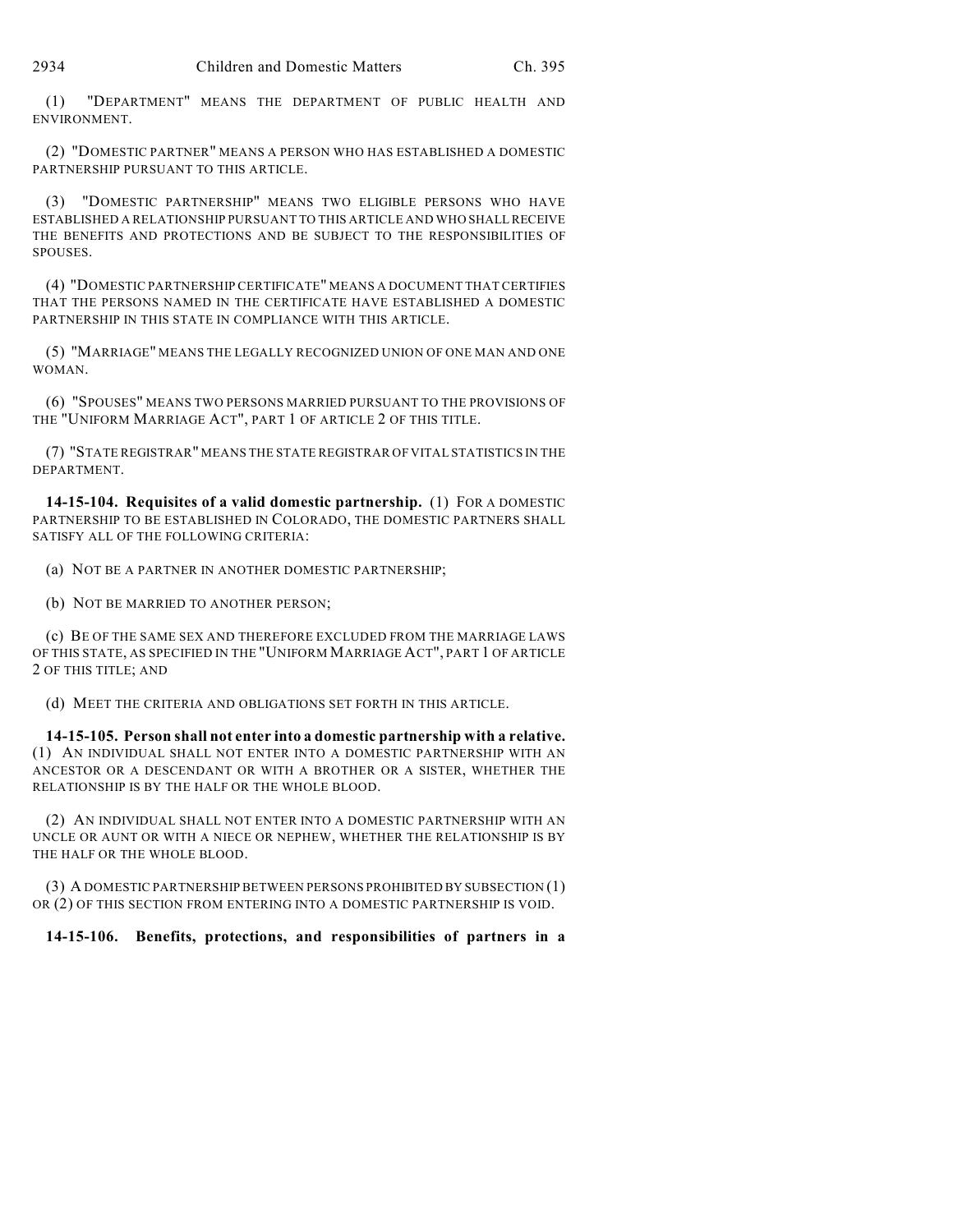**domestic partnership.** (1) A DOMESTIC PARTNER SHALL HAVE THE BENEFITS, PROTECTIONS, AND RESPONSIBILITIES UNDER LAW, WHETHER THEY DERIVE FROM STATUTE, ADMINISTRATIVE OR COURT RULE, POLICY, COMMON LAW, OR ANY OTHER SOURCE OF CIVIL LAW, AS ARE GRANTED TO SPOUSES.

(2) A DOMESTIC PARTNER SHALL BE INCLUDED IN ANY DEFINITION OR USE OF THE TERMS "SPOUSE", "FAMILY", "IMMEDIATE FAMILY", "DEPENDENT", "NEXT OF KIN", AND ANY OTHER TERM THAT DENOTES THE SPOUSAL RELATIONSHIP, AS THOSE TERMS ARE USED THROUGHOUT THE LAW.

(3) DOMESTIC PARTNERS SHALL BE RESPONSIBLE FOR THE FINANCIAL SUPPORT OF ONE ANOTHER IN THE MANNER AS PRESCRIBED UNDER LAW FOR SPOUSES.

(4) THE LAW OF DOMESTIC RELATIONS, INCLUDING DECLARATION OF INVALIDITY, LEGAL SEPARATION AND DISSOLUTION OF MARRIAGE, CHILD CUSTODY, ALLOCATION OF PARENTAL RESPONSIBILITIES, PARENTING TIME, CHILD SUPPORT, PROPERTY DIVISION, AND MAINTENANCE SHALL APPLY TO DOMESTIC PARTNERS.

(5) LEGAL BENEFITS, PROTECTIONS, AND RESPONSIBILITIES OF SPOUSES, INCLUDING BUT NOT LIMITED TO THE FOLLOWING, SHALL APPLY IN LIKE MANNER TO DOMESTIC PARTNERS:

(a) LAWS RELATING TO TITLE, TENURE, DESCENT AND DISTRIBUTION, INTESTATE SUCCESSION, WAIVER OF WILL, SURVIVORSHIP, OR OTHER INCIDENTS OF THE ACQUISITION, OWNERSHIP, OR TRANSFER, INTER VIVOS OR AT DEATH, OF REAL OR PERSONAL PROPERTY, INCLUDING ELIGIBILITY TO HOLD REAL AND PERSONAL PROPERTY AS JOINT TENANTS WITH RIGHT OF SURVIVORSHIP OR AS TENANTS IN COMMON;

(b) CAUSES OF ACTION RELATED TO OR DEPENDENT UPON SPOUSAL STATUS, INCLUDING AN ACTION BASED ON WRONGFUL DEATH, EMOTIONAL DISTRESS, LOSS OF CONSORTIUM, DRAMSHOP LAWS, OR OTHER TORTS OR ACTIONS UNDER CONTRACTS RECITING, RELATED TO, OR DEPENDENT UPON SPOUSAL STATUS;

(c) PROHIBITIONS AGAINST DISCRIMINATION BASED UPON SPOUSAL STATUS;

(d) PROBATE LAW AND PROCEDURE, INCLUDING NONPROBATE TRANSFERS AND PRIORITY FOR APPOINTMENT AS A CONSERVATOR, GUARDIAN, OR PERSONAL REPRESENTATIVE;

(e) WORKERS' COMPENSATION BENEFITS;

(f) ADOPTION LAW AND PROCEDURE;

(g) GROUP BENEFIT PLANS FOR STATE EMPLOYEES PURSUANT TO PART 6 OF ARTICLE 50 OF TITLE 24, C.R.S.;

(h) THE RIGHT TO DESIGNATE A DOMESTIC PARTNER AS A BENEFICIARY UNDER THE STATE PUBLIC EMPLOYEES RETIREMENT SYSTEM;

(i) SURVIVOR BENEFITS UNDER LOCAL GOVERNMENT FIREFIGHTER AND POLICE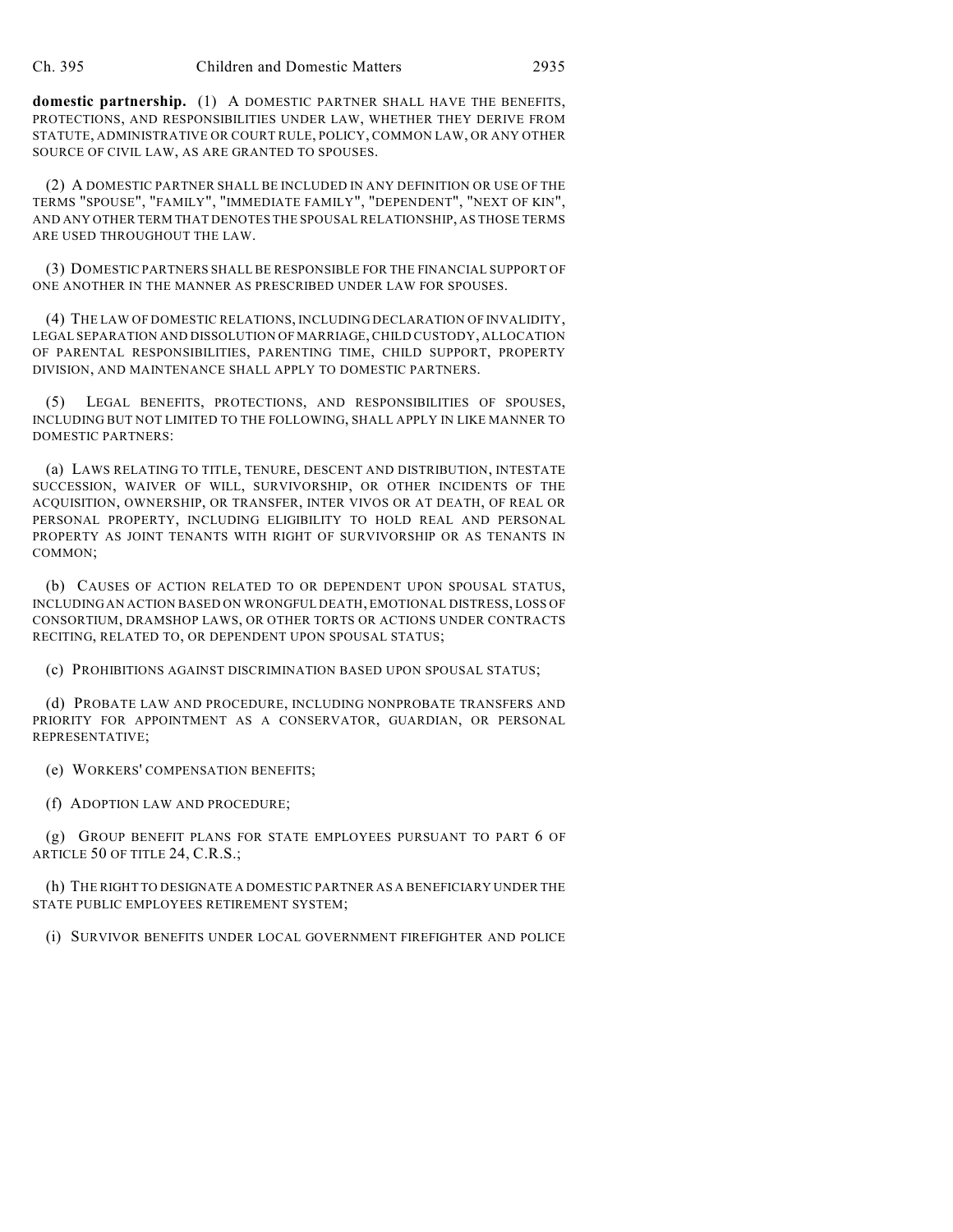## PENSIONS;

(j) DOMESTIC ABUSE PROGRAMS PURSUANT TO ARTICLE 7.5 OF TITLE 26, C.R.S., EMERGENCY PROTECTION ORDERS PURSUANT TO SECTION 13-14-103, C.R.S., AND THE RIGHT TO RECEIVE THE PROTECTIONS AND PROGRAMS SPECIFIED IN PART 8 OF ARTICLE 6 OF TITLE 18, C.R.S., NOTWITHSTANDING THE INTIMATE RELATIONSHIP REQUIREMENT;

(k) VICTIM'S COMPENSATION RIGHTS PURSUANT TO ARTICLE 4.1 OF TITLE 24, C.R.S.;

(l) LAWS RELATING TO EMERGENCY AND NONEMERGENCY MEDICAL CARE AND TREATMENT AND HOSPITAL VISITATION AND NOTIFICATION, INCLUDING THE RIGHTS OF NURSING HOME PATIENTS DESCRIBED IN SECTION 25-1-120, C.R.S.;

(m) TERMINAL CARE DOCUMENTS, MEDICAL TREATMENT DOCUMENTS, AND DECISIONS MADE PURSUANT TO THE "COLORADO MEDICAL TREATMENT DECISION ACT", ARTICLE 18 OF TITLE 15, C.R.S., MEDICAL DECISIONS MADE PURSUANT TO ARTICLE 18.5 OF TITLE 15, C.R.S., AND ANY MEDICAL DURABLE POWER OF ATTORNEY OR ADVANCE MEDICAL DIRECTIVES PURSUANT TO ARTICLE 14 OF TITLE 15, C.R.S.;

(n) RIGHTS CONCERNING DIRECTION OF THE DISPOSITION OF A DECEASED DOMESTIC PARTNER'S LAST REMAINS PURSUANT TO ARTICLE 19 OF TITLE 15, C.R.S.;

(o) LAWS RELATING TO MAKING, REVOKING, AND OBJECTING TO ANATOMICAL GIFTS BY OTHERS PURSUANT TO THE "UNIFORM ANATOMICAL GIFT ACT", PART 1 OF ARTICLE 34 OF TITLE 12, C.R.S.;

(p) FAMILY LEAVE BENEFITS;

(q) PUBLIC ASSISTANCE BENEFITS PURSUANT TO STATE LAW;

(r) LAWS RELATING TO IMMUNITY FROM COMPELLED TESTIMONY AND EVIDENTIARY PRIVILEGES PURSUANT TO SECTION 13-90-107, C.R.S.;

(s) THE RIGHT TO APPLY FOR EMERGENCY OR INVOLUNTARY COMMITMENT OF A DOMESTIC PARTNER;

(t) THE HOMESTEAD RIGHTS OF A SURVIVING SPOUSE PURSUANT TO PART 2 OF ARTICLE 41 OF TITLE 38, C.R.S.;

(u) THE ABILITY TO PROTECT EXEMPT PROPERTY FROM ATTACHMENT, EXECUTION, OR GARNISHMENT;

(v) INSURANCE POLICIES FOR LIFE INSURANCE OR HEALTH CARE COVERAGE, INCLUDING THE ABILITY TO COVER A DOMESTIC PARTNER AS A DEPENDENT.

(6) THE RESPONSIBILITIES AND RIGHTS OF DOMESTIC PARTNERS, WITH RESPECT TO A CHILD OF WHOM EITHER BECOMES THE BIOLOGICAL PARENT DURING THE TERM OF THE DOMESTIC PARTNERSHIP, SHALL BE DETERMINED AS IF THE PARTIES WERE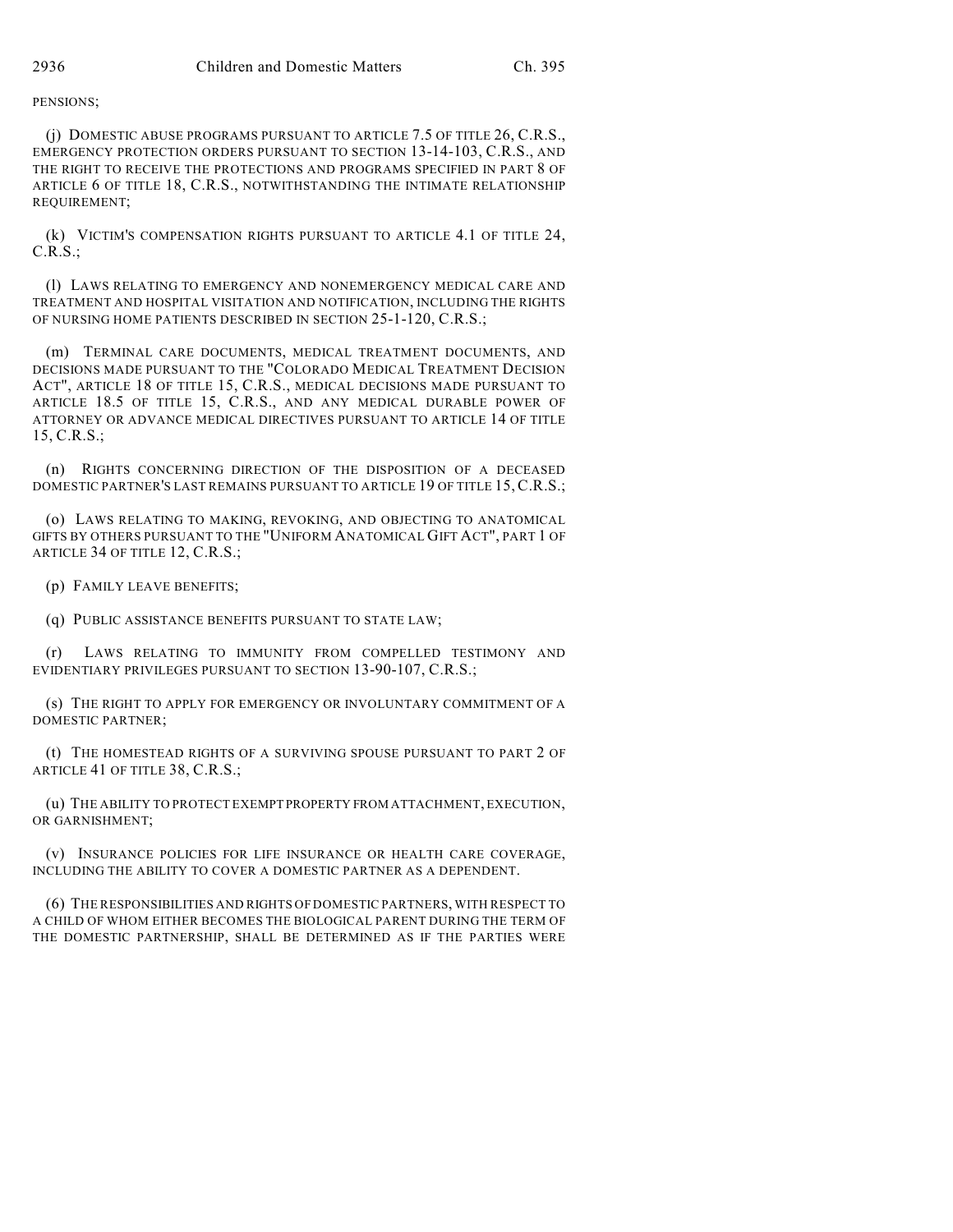SPOUSES SUBJECT TO THE PROVISIONS OF SECTION 19-4-105, C.R.S.

**14-15-107. Modification of domestic partnership terms.** DOMESTIC PARTNERS MAY MODIFY THE TERMS, CONDITIONS, OR EFFECTS OF THEIR DOMESTIC PARTNERSHIPS IN THE MANNER SPECIFIED IN PART 3 OF ARTICLE 2 OF THIS TITLE, SETTING FORTH PARTICULAR UNDERSTANDINGS WITH RESPECT TO THEIR PARTNERSHIP.

**14-15-108. Dissolution, legal separation, and declaration of invalidity of domestic partnerships.** THE DISTRICT COURT HAS JURISDICTION OVER ALL PROCEEDINGS RELATING TO THE DISSOLUTION OF A DOMESTIC PARTNERSHIP, LEGAL SEPARATION OF A DOMESTIC PARTNERSHIP, OR THE DECLARATION OF INVALIDITY OF A DOMESTIC PARTNERSHIP. SUCH PROCEEDINGS SHALL FOLLOW THE PROCEDURES SPECIFIED IN ARTICLE 10 OF THIS TITLE.

**14-15-109. Domestic partnership license and certificate.** (1) THE EXECUTIVE DIRECTOR OF THE DEPARTMENT SHALL PRESCRIBE THE FORM FOR AN APPLICATION FOR A DOMESTIC PARTNERSHIP LICENSE, WHICH SHALL INCLUDE THE FOLLOWING INFORMATION:

(a) NAME, SEX, ADDRESS, SOCIAL SECURITY NUMBER, AND DATE AND PLACE OF BIRTH OF EACH PARTY TO THE PROPOSED DOMESTIC PARTNERSHIP; AND, FOR SUCH PURPOSE, PROOF OF DATE OF BIRTH MAY BE BY A BIRTH CERTIFICATE, A DRIVER'S LICENSE, OR OTHER COMPARABLE EVIDENCE;

(b) IF EITHER PARTY HAS PREVIOUSLY BEEN MARRIED OR PREVIOUSLY BEEN A PARTNER IN A DOMESTIC PARTNERSHIP, SUCH PARTY'S MARRIED OR PREVIOUS NAME AND THE DATE, PLACE, AND COURT IN WHICH THE MARRIAGE OR DOMESTIC PARTNERSHIP WAS DISSOLVED OR DECLARED INVALID OR THE DATE AND PLACE OF DEATH OF THE FORMER SPOUSE OR FORMER PARTNER IN THE DOMESTIC PARTNERSHIP;

(c) NAME AND ADDRESS OF THE PARENTS OR GUARDIAN OF EACH PARTY;

(d) WHETHER THE PARTIES ARE RELATED TO EACH OTHER AND, IF SO, THEIR RELATIONSHIP.

(2) THE EXECUTIVE DIRECTOR OF THE DEPARTMENT SHALL PRESCRIBE THE FORMS FOR THE DOMESTIC PARTNERSHIP LICENSE, THE DOMESTIC PARTNERSHIP CERTIFICATE, AND THE CONSENT TO FORM A DOMESTIC PARTNERSHIP.

**14-15-110. Issuance of a domestic partnership license - certification - fee.** (1) WHEN BOTH PARTIES TO A PROPOSED DOMESTIC PARTNERSHIP COMPLETE A DOMESTIC PARTNERSHIP APPLICATION AND AT LEAST ONE PARTY APPEARS BEFORE THE COUNTY CLERK AND RECORDER AND PAYS THE DOMESTIC PARTNERSHIP LICENSE FEE OF SEVEN DOLLARS, AND AN ADDITIONAL AMOUNT ESTABLISHED PURSUANT TO SECTION 25-2-121,C.R.S., TO BE CREDITED TO THE VITAL STATISTICS RECORDS CASH FUND PURSUANT TO SECTION 25-2-121, C.R.S., AND THE COUNTY CLERK AND RECORDER DETERMINES THAT THE PARTIES MEET THE REQUIREMENTS FOR PROOF OF LEGAL QUALIFICATIONS AS SPECIFIED IN SECTION 14-15-111, THE COUNTY CLERK AND RECORDER SHALL ISSUE A DOMESTIC PARTNERSHIP LICENSE AND A DOMESTIC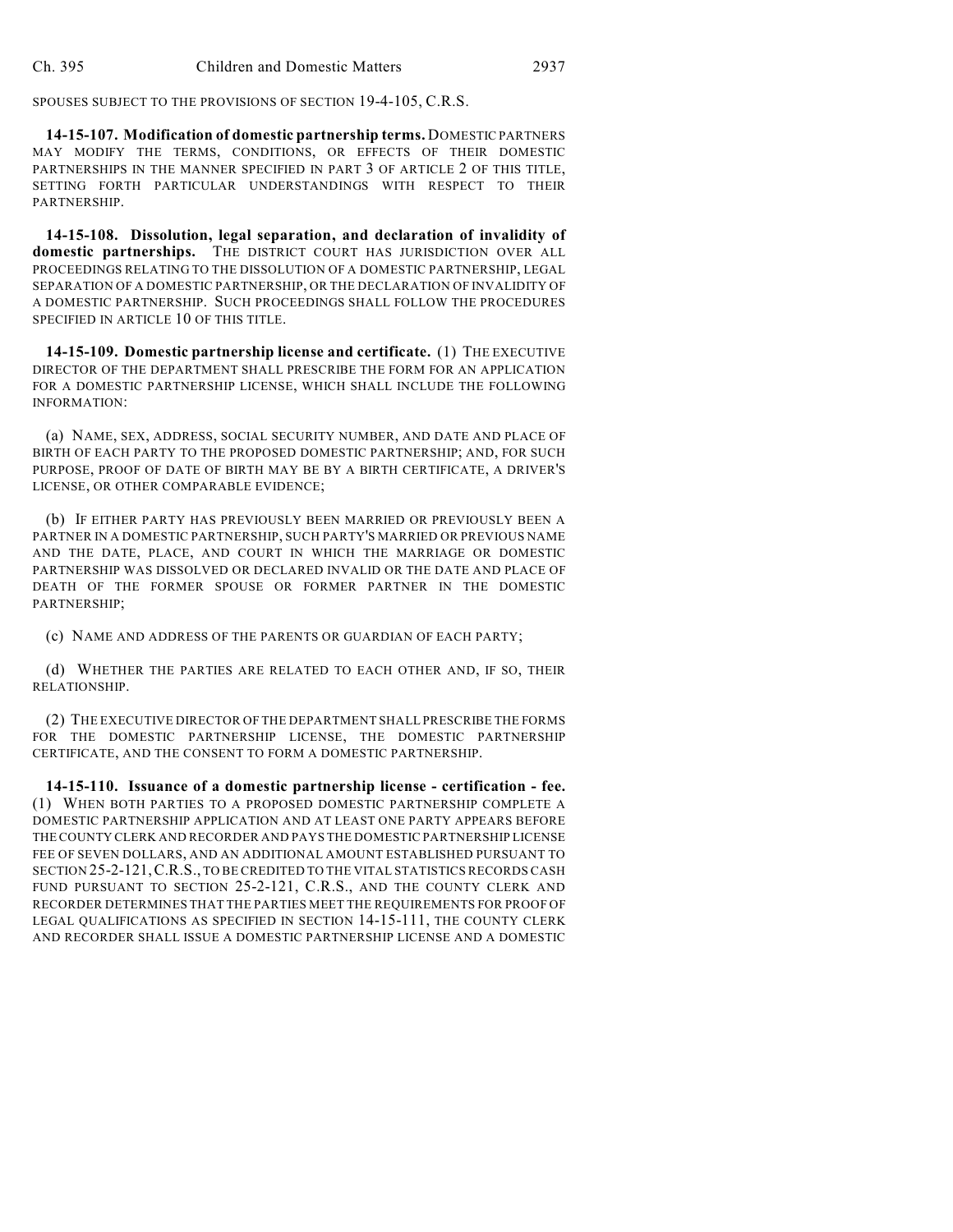PARTNERSHIP CERTIFICATE FORM. BOTH PARTIES TO THE PROPOSED DOMESTIC PARTNERSHIP SHALL SIGN THE APPLICATION ATTESTING TO THE ACCURACY OF THE FACTS STATED.

(2) THE DOMESTIC PARTNERSHIP LICENSE SHALL BE ISSUED BY THE COUNTY CLERK AND RECORDER OF THE COUNTY WHERE EITHER PARTY RESIDES OR, IF NEITHER IS A RESIDENT OF THE STATE, BY ANY COUNTY CLERK AND RECORDER IN THE STATE.

(3) ONE OF THE PARTIES TO A PROPOSED DOMESTIC PARTNERSHIP, WITHIN THIRTY DAYS AFTER THE DATE OF ISSUE, SHALL DELIVER THE DOMESTIC PARTNERSHIP LICENSE TO A PERSON AUTHORIZED TO CERTIFY DOMESTIC PARTNERSHIPS BY SECTION 14-15-113. IF THE AUTHORIZED PERSON DOES NOT CERTIFY THE PROPOSED DOMESTIC PARTNERSHIP WITHIN THIRTY DAYS AFTER THE DATE OF ISSUE, THE LICENSE SHALL BECOME VOID. AFTER AN AUTHORIZED PERSON HAS CERTIFIED THE DOMESTIC PARTNERSHIP, THE DOCUMENT SHALL BE KNOWN AS A DOMESTIC PARTNERSHIP CERTIFICATE.

**14-15-111. Proof of legal qualifications of parties to a domestic partnership.** BEFORE ISSUING A DOMESTIC PARTNERSHIP LICENSE TO AN APPLICANT, THE COUNTY CLERK AND RECORDER SHALL BE SATISFIED THAT EACH PARTY TO THE INTENDED DOMESTIC PARTNERSHIP MEETS THE CRITERIA SET FORTH IN SECTION 14-15-104 TO ENTER INTO A DOMESTIC PARTNERSHIP.

**14-15-112. Restrictions as to minors and wards.** (1) A COUNTY CLERK AND RECORDER SHALL NOT ISSUE A DOMESTIC PARTNERSHIP LICENSE WHEN EITHER PARTY TO THE INTENDED DOMESTIC PARTNERSHIP IS:

(a) UNDER EIGHTEEN YEARS OF AGE;

(b) UNDER GUARDIANSHIP, WITHOUT THE WRITTEN CONSENT OF SUCH GUARDIAN.

(2) A VIOLATION OF SUBSECTION (1) OF THIS SECTION SHALL MAKE THE DOMESTIC PARTNERSHIP VOIDABLE.

**14-15-113. Persons authorized to certify domestic partnerships - registration - fee.** (1) A DOMESTIC PARTNERSHIP MAY BE CERTIFIED BY A JUDGE OF A COURT, BY A DISTRICT COURT MAGISTRATE, BY A COUNTY COURT MAGISTRATE, BY A RETIRED JUDGE OF A COURT, BY THE PARTIES TO THE DOMESTIC PARTNERSHIP, OR IN ACCORDANCE WITH ANY MODE OF RECOGNITION OF A DOMESTIC PARTNERSHIP BY ANY RELIGIOUS DENOMINATION OR INDIAN NATION OR TRIBE.

(2) EITHER THE PERSON CERTIFYING THE DOMESTIC PARTNERSHIP OR, IF NO INDIVIDUAL ACTING ALONE CERTIFIED THE DOMESTIC PARTNERSHIP, A PARTY TO THE DOMESTIC PARTNERSHIP SHALL COMPLETE THE DOMESTIC PARTNERSHIP CERTIFICATE AND RETURN THE CERTIFICATE TO THE COUNTY CLERK AND RECORDER'S OFFICE THAT ISSUED THE LICENSE WITHIN SIXTY DAYS AFTER THE DATE ON WHICH THE DOMESTIC PARTNERSHIP WAS CERTIFIED. A PERSON WHO FAILS TO FORWARD THE DOMESTIC PARTNERSHIP CERTIFICATE TO THE COUNTY CLERK AND RECORDER AS REQUIRED BY THIS SECTION SHALL BE REQUIRED TO PAY A LATE FEE IN AN AMOUNT OF NOT LESS THAN TWENTY DOLLARS. AN ADDITIONAL FIVE-DOLLAR LATE FEE MAY BE ASSESSED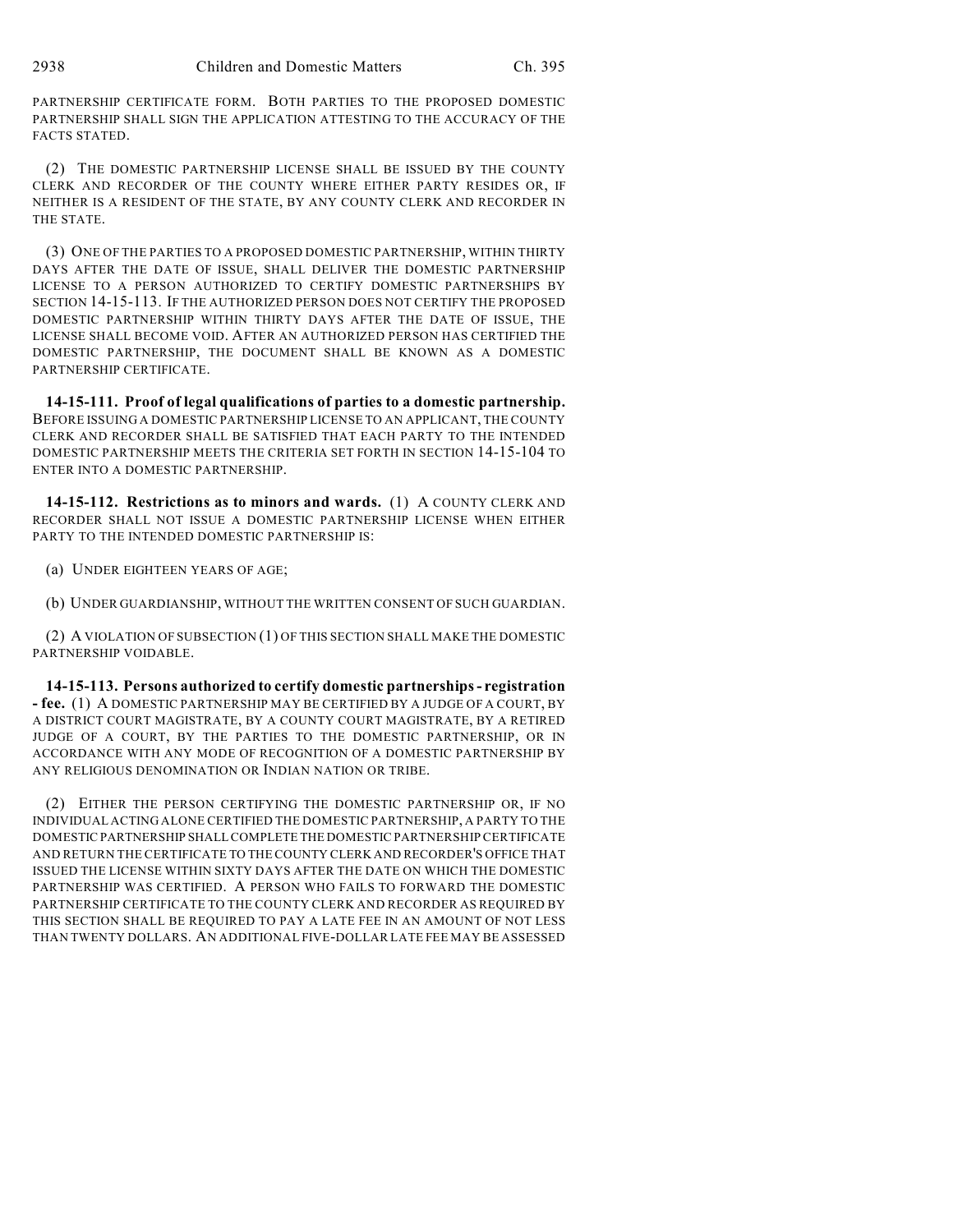FOR EACH ADDITIONAL DAY OF FAILURE TO COMPLY WITH THE FORWARDING REQUIREMENTS OF THIS SUBSECTION (2) UP TO A MAXIMUM OF FIFTY DOLLARS. FOR PURPOSES OF DETERMINING WHETHER A LATE FEE SHALL BE ASSESSED PURSUANT TO THIS SUBSECTION (2), THE DATE OF FORWARDING SHALL BE DEEMED TO BE THE DATE OF POSTMARK.

(3) UPON RECEIPT OF THE DOMESTIC PARTNERSHIP CERTIFICATE, THE COUNTY CLERK AND RECORDER SHALL REGISTER THE DOMESTIC PARTNERSHIP.

(4) NO PRIEST, MINISTER, RABBI, OR OTHER OFFICIAL OF ANY RELIGIOUS INSTITUTION OR DENOMINATION SHALL BE REQUIRED TO CERTIFY ANY DOMESTIC PARTNERSHIP IN VIOLATION OF HIS OR HER RIGHT TO THE FREE EXERCISE OF RELIGION GUARANTEED BY THE FIRST AMENDMENT TO THE UNITED STATES CONSTITUTION AND BY SECTION 4 OF ARTICLE II OF THE COLORADO CONSTITUTION.

**14-15-114. Domestic partnership license required for certification.** PERSONS AUTHORIZED BY SECTION 14-15-113 TO CERTIFY DOMESTIC PARTNERSHIPS SHALL REQUIRE A DOMESTIC PARTNERSHIP LICENSE FROM THE PARTIES BEFORE CERTIFYING THE DOMESTIC PARTNERSHIP. THE LICENSE SHALL AFFORD FULL IMMUNITY TO THE PERSON WHO CERTIFIES THE DOMESTIC PARTNERSHIP.

**14-15-115. Evidence of domestic partnership.** A COPY OF THE RECORD OF THE DOMESTIC PARTNERSHIP RECEIVED FROM THE COUNTY CLERK AND RECORDER OR THE STATE REGISTRAR SHALL BE PRESUMPTIVE EVIDENCE OF THE DOMESTIC PARTNERSHIP IN ALL COURTS.

**14-15-116. Construction.** (1)THE PROVISIONS OF THIS ARTICLE SHALL NOT BE CONSTRUED TO CREATE A MARRIAGE BETWEEN THE PARTIES TO A DOMESTIC PARTNERSHIP, CREATE OR RECOGNIZE A LEGAL STATUS SIMILAR TO THAT OF MARRIAGE AS DEFINED IN SECTIONS 14-2-101 TO 14-2-104, OR ALTER THE PUBLIC POLICY OF THIS STATE WHICH RECOGNIZES ONLY THE UNION OF ONE MAN AND ONE WOMAN AS A MARRIAGE.

(2) NOTWITHSTANDING ANY PROVISION OF LAW TO THE CONTRARY, NOTHING IN THIS ARTICLE SHALL BE INTERPRETED TO REQUIRE A CHILD PLACEMENT AGENCY TO PLACE A CHILD FOR ADOPTION WITH A COUPLE THAT HAS ENTERED INTO A DOMESTIC PARTNERSHIP PURSUANT TO THIS ARTICLE IF THE CHILD PLACEMENT AGENCY OBJECTS TO SUCH PLACEMENT ON THE BASIS OF RELIGIOUS BELIEFS.

(3) NOTHING IN THIS ARTICLE SHALL BE CONSTRUED TO PERMIT THE FILING OF A JOINT INCOME TAX RETURN BY THE PARTIES TO A DOMESTIC PARTNERSHIP.

**14-15-117. Enacting legislation.** THE GENERAL ASSEMBLY SHALL ENACT LEGISLATION TO IMPLEMENT THIS ARTICLE, INCLUDING THE BENEFITS, PROTECTIONS, AND RESPONSIBILITIES OF PARTNERS IN A DOMESTIC PARTNERSHIP AS OUTLINED IN SECTION 14-15-106.

**SECTION 2.** 25-2-105, Colorado Revised Statutes, is amended to read:

**25-2-105. Vital statistics, reports, and certificates - forms and information to be included.** (1) The state registrar shall prescribe, furnish, and distribute such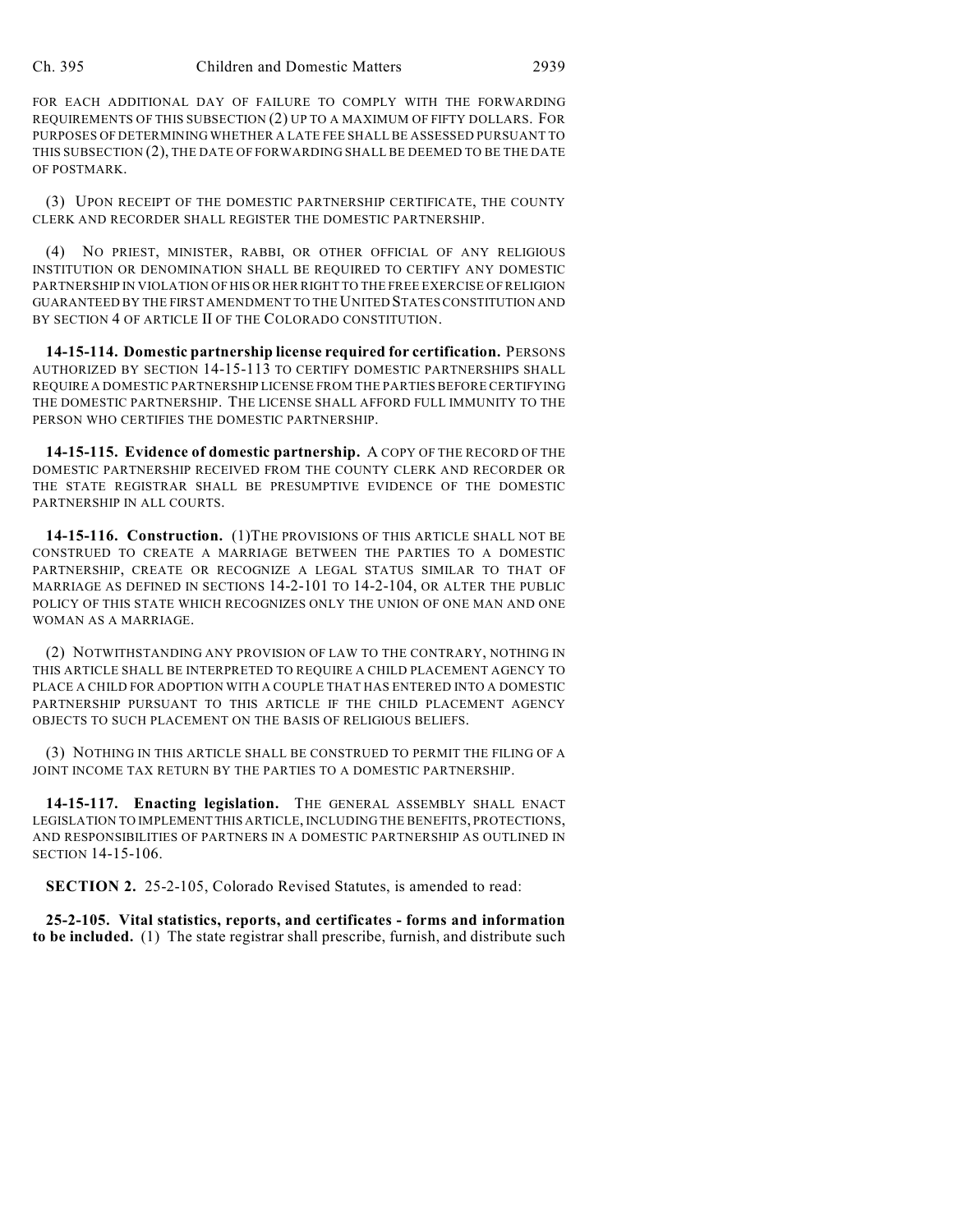forms as are required by this article and shall furnish and distribute such rules and regulations as are promulgated pursuant to section 25-2-103. The state registrar may also prescribe such other means for transmission of data as will accomplish the purpose of complete and accurate reporting and registration.

(2) THE STATE REGISTRAR SHALL PRESCRIBE, FURNISH, AND DISTRIBUTE SUCH FORMS AS ARE REQUIRED BY THIS ARTICLE WITH RESPECT TO DOMESTIC PARTNERSHIP CERTIFICATES, AS DEFINED IN SECTION 14-15-103 (4), C.R.S.

**SECTION 3.** Article 2 of title 25, Colorado Revised Statutes, is amended BY THE ADDITION OF A NEW SECTION to read:

**25-2-106.5. Reports of domestic partnerships.** EACH COUNTY CLERK AND RECORDER SHALL PREPARE A REPORT CONTAINING SUCH INFORMATION AND USING THE FORM AS PRESCRIBED AND FURNISHED BY THE STATE REGISTRAR WITH RESPECT TO EVERY DULY EXECUTED DOMESTIC PARTNERSHIP CERTIFICATE REGISTERED IN ACCORDANCE WITH SECTION 14-15-113, C.R.S. ON OR BEFORE THE TENTH DAY OF EACH MONTH, OR MORE FREQUENTLY IF REQUESTED BY THE STATE REGISTRAR, A COUNTY CLERK AND RECORDER SHALL FORWARD TO THE STATE REGISTRAR ALL DOMESTIC PARTNERSHIP REPORTS FOR ALL DOMESTIC PARTNERSHIP CERTIFICATES REGISTERED IN THE PRECEDING PERIOD. ANY COUNTY CLERK AND RECORDER MAY ISSUE CERTIFIED COPIES OF DOMESTIC PARTNERSHIP CERTIFICATES.

**SECTION 4.** 25-2-107 (1), Colorado Revised Statutes, is amended to read:

**25-2-107. Reports of adoption, dissolution of marriage, domestic partnerships, parentage, and other court proceedings affecting vital statistics - tax on court action affecting vital statistics.** (1) The clerk of each court or, for parentage proceedings, the clerk of the court or a delegate child support enforcement unit shall prepare a report containing such information and using such form as may be prescribed and furnished by the state registrar with respect to every decree entered by the court with respect to parentage, legitimacy, adoption, change of name, dissolution of marriage, legal separation or OF A MARRIAGE, declaration of invalidity of marriage, DISSOLUTION OF A DOMESTIC PARTNERSHIP, LEGAL SEPARATION OF A DOMESTIC PARTNERSHIP, OR DECLARATION OF INVALIDITY OF A DOMESTIC PARTNERSHIP, and every decree amending or nullifying such a decree and also with respect to every decree entered pursuant to section 25-2-114. On or before the tenth day of each month, or more frequently if so requested by the state registrar, such clerk shall forward to the state registrar the reports for all such decrees entered during the preceding period.

**SECTION 5.** 25-2-117 (2) (d) and (2) (e), Colorado Revised Statutes, are amended, and the said 25-2-117 (2) is further amended BY THE ADDITION OF A NEW PARAGRAPH, to read:

**25-2-117. Certified copies furnished - fee.** (2) An applicant shall pay fees established pursuant to section 25-2-121 for each of the following services:

- (d) The verification of marriage or divorce;  $\alpha$ nd
- (e) The reproduction of various vital statistics, publications, reports, and data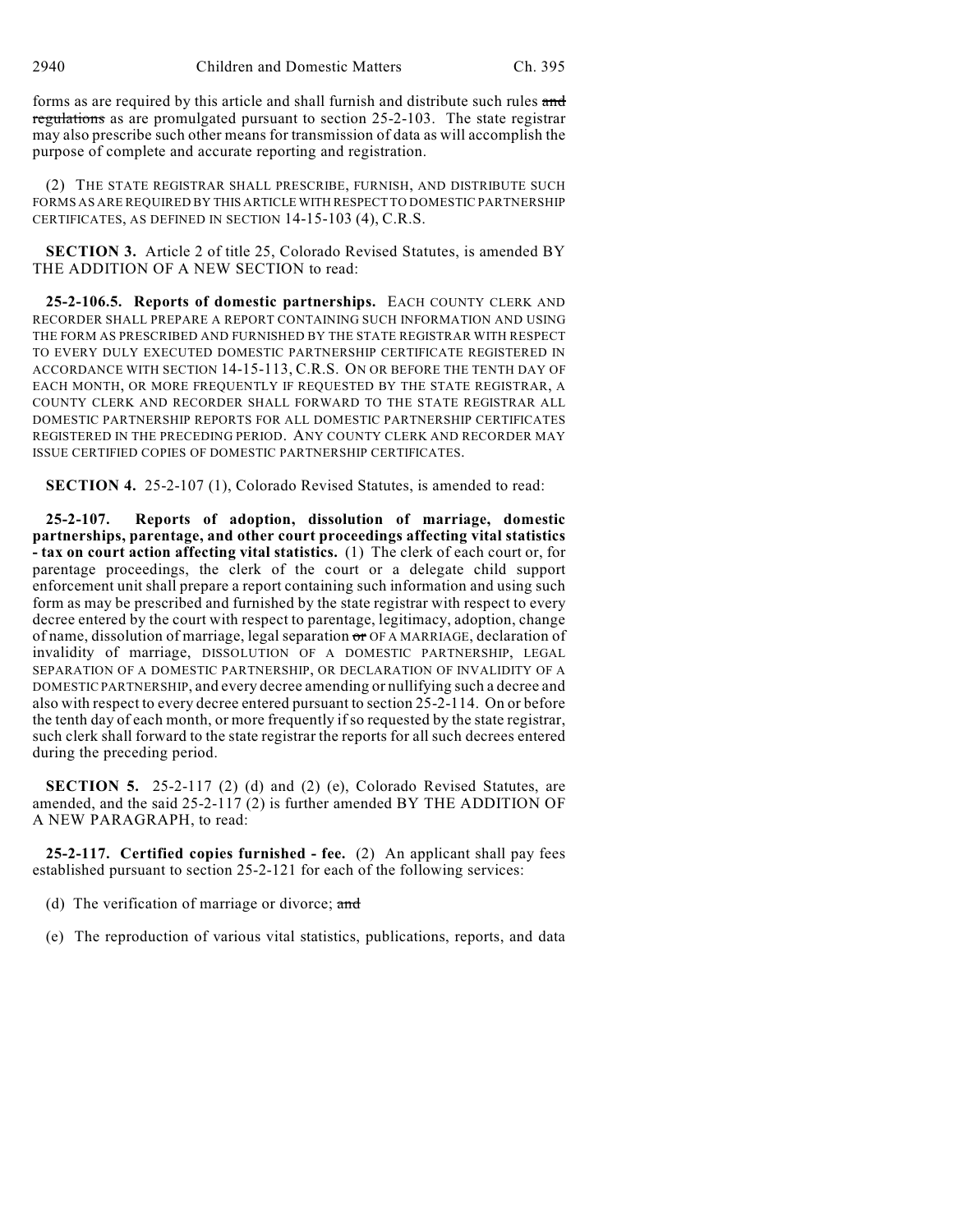services; AND

(f) THE VERIFICATION OF A DOMESTIC PARTNERSHIP OR DISSOLUTION OF A DOMESTIC PARTNERSHIP.

**SECTION 6.** 2-4-401, Colorado Revised Statutes, is amended BY THE ADDITION OF THE FOLLOWING NEW SUBSECTIONS to read:

**2-4-401. Definitions.** The following definitions apply to every statute, unless the context otherwise requires:

(2.2) "DOMESTIC PARTNER" MEANS A PERSON WHO HAS ENTERED INTO A DOMESTIC PARTNERSHIP IN ACCORDANCE WITH THE REQUIREMENTS OF ARTICLE 15 OF TITLE 14, C.R.S.

(2.3) "DOMESTIC PARTNERSHIP" MEANS THAT TWO ELIGIBLE PERSONS HAVE ESTABLISHED A RELATIONSHIP PURSUANT TO THE REQUIREMENTS OF ARTICLE 15 OF TITLE 14,C.R.S., THAT ENTITLES THEM TO RECEIVE THE BENEFITS AND PROTECTIONS AND BE SUBJECT TO THE RESPONSIBILITIES OF SPOUSES.

(2.4) "DOMESTIC PARTNERSHIP CERTIFICATE" MEANS A DOCUMENT THAT CERTIFIES THAT THE PERSONS NAMED IN THE CERTIFICATE HAVE ESTABLISHED A DOMESTIC PARTNERSHIP IN THIS STATE IN COMPLIANCE WITH THE PROVISIONS OF ARTICLE 15 OF TITLE 14, C.R.S.

**SECTION 7.** 24-72-204 (3) (a) (XIX), Colorado Revised Statutes, as enacted by House Bill 06-1357, enacted at the Second Regular Session of the Sixty-fifth General Assembly, is amended to read:

**24-72-204. Allowance or denial of inspection - grounds - procedure - appeal.** (3) (a) The custodian shall deny the right of inspection of the following records, unless otherwise provided by law; except that any of the following records, other than letters of reference concerning employment, licensing, or issuance of permits, shall be available to the person in interest under this subsection (3):

(XIX) (A) Except as provided in sub-subparagraphs (B) and (C) of this subparagraph (XIX), applications for a marriage license submitted pursuant to section 14-2-106, C.R.S., AND EXCEPT AS PROVIDED IN SUB-SUBPARAGRAPH (C) OF THIS SUBPARAGRAPH (XIX), APPLICATIONS FOR A DOMESTIC PARTNERSHIP LICENSE SUBMITTED PURSUANT TO SECTION 14-15-109, C.R.S. A person in interest under this subparagraph (XIX) includes an immediate family member of either party to the marriage application OR TO THE DOMESTIC PARTNERSHIP APPLICATION. As used in this subparagraph (XIX), "immediate family member" means a person who is related by blood, marriage, or adoption. Nothing in this subparagraph (XIX) shall be construed to prohibit the inspection of marriage licenses or marriage certificates OR TO DOMESTIC PARTNERSHIP LICENSES OR DOMESTIC PARTNERSHIP CERTIFICATES or to otherwise change the status of those licenses or certificates as public records.

(B) Any record of an application for a marriage license submitted pursuant to section 14-2-106, C.R.S., shall be made available for public inspection fifty years after the date that record was created.